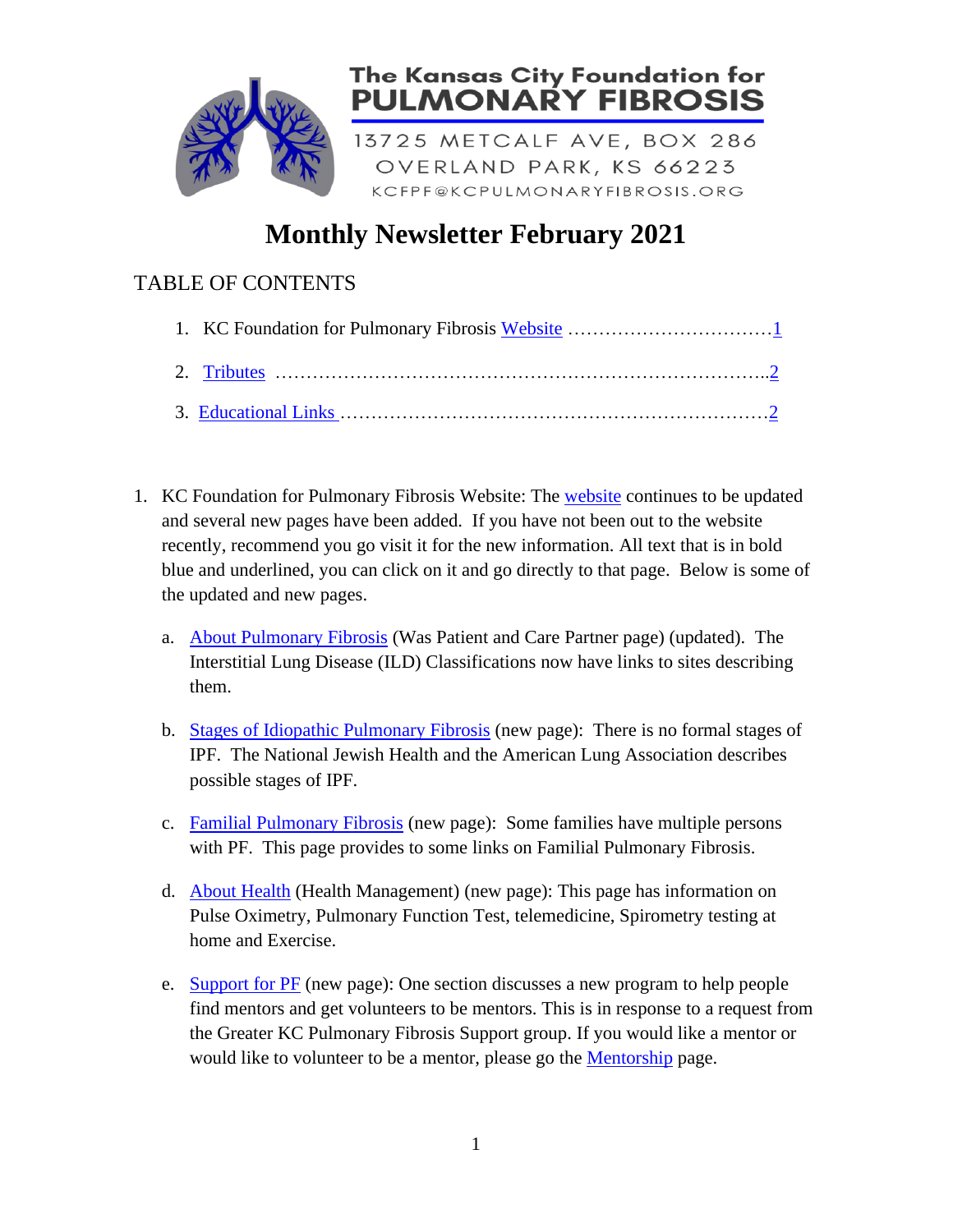## <span id="page-1-0"></span>2. Tribute:



Dan Bodenhamer December 5, 1938 - January 9, 2021

Dan Bodenhamer had Pulmonary Fibrosis and was a long-time member of The Greater Kansas City Pulmonary Fibrosis Support Group.

## Excerpt from Obituary

"John Daniel "Dan" Bodenhamer was born on December 5th, 1938 to Fred and Thelma Bodenhamer in Okmulgee, Oklahoma. On January 9th, 2021, our Heavenly Father called him home. He died peacefully surrounded by his family, after a short battle with recurrent pancreatic cancer.

Dan truly never met a stranger, a one man welcome wagon. As a man of abundant faith, his witness was inspirational. His thoughtfulness was unmatched and his contagious laughter will forever echo in the hearts of many. He was a true treasure, someone that will be deeply missed by those lucky enough to call him family, friend, and neighbor. He fought the good fight, he finished the race, he kept the faith."

For the complete Obituary go to

[https://www.dignitymemorial.com/obituaries/kansas-city-mo/dan-bodenhamer-](https://www.dignitymemorial.com/obituaries/kansas-city-mo/dan-bodenhamer-9994107)[9994107](https://www.dignitymemorial.com/obituaries/kansas-city-mo/dan-bodenhamer-9994107)

- <span id="page-1-1"></span>3. Educational Links:
	- a. Links to Pulmonary Fibrosis Foundation (PFF) articles.
		- (1) In 2020, several Pulmonary Fibrosis patients had lung transplants during the Covid-19 pandemic. Everyone has a difference experience. Here are a